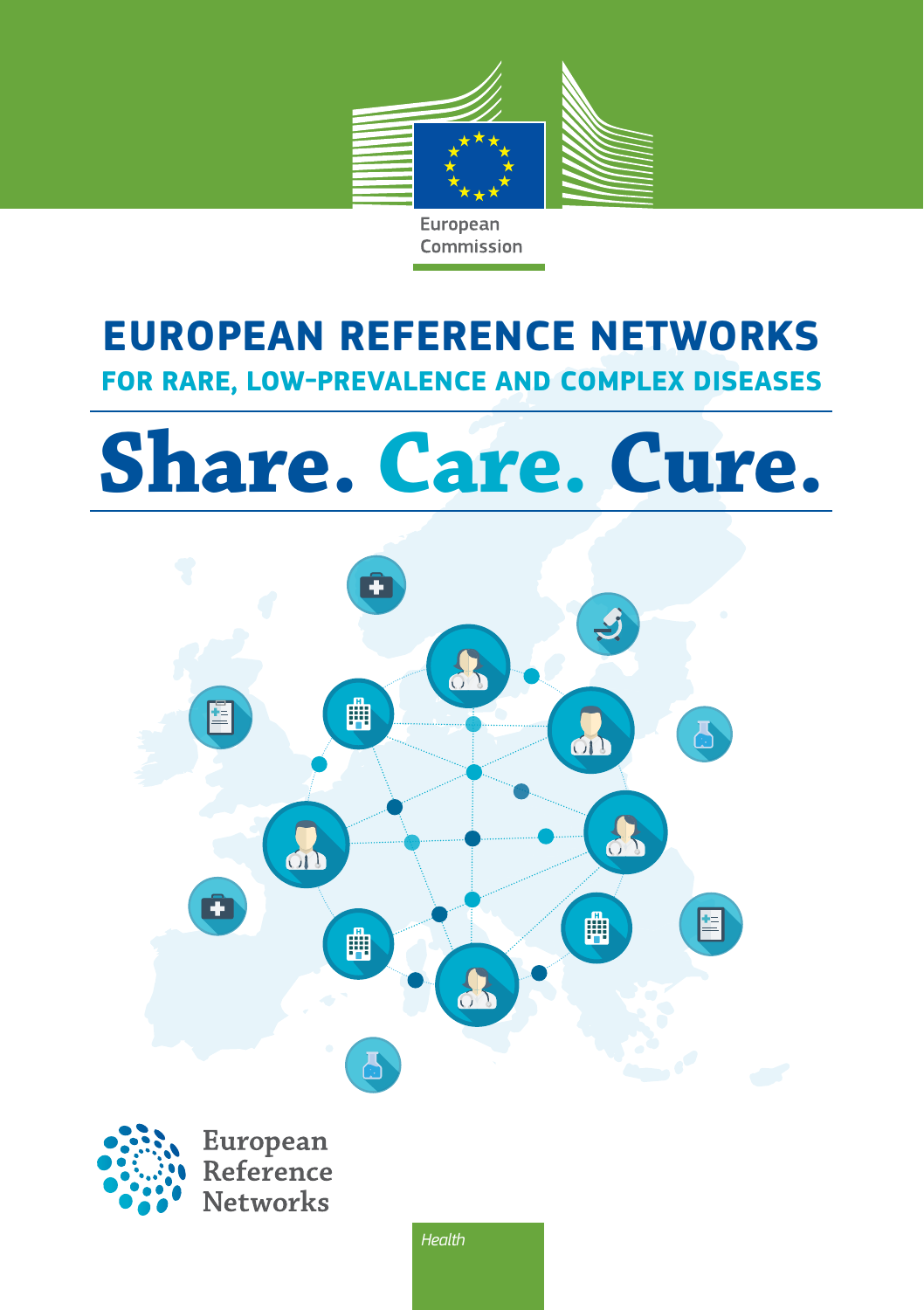#### **WHAT'S AN ERN?**

Impropean Reference Networks (ERN)<br>
are **virtual networks** involving<br>
healthcare providers across<br>
Europe. They aim to tackle complex uropean Reference Networks (ERN) are virtual networks involving healthcare providers across or rare medical diseases or conditions that require highly specialised treatment and a concentration of knowledge and resources. To review a patient's diagnosis and treatment, ERN coordinators will convene a "virtual" advisory board of medical specialists across different disciplines, using a dedicated IT platform and telemedicine tools. This way it is the medical knowledge and expertise that travel rather than the patients, who have the comfort of staying in their supportive home environments.

## **EACH YEAR THOUSANDS OF PATIENTS WILL BE HELPED BY ERNs**



#### **HOW WILL ERNS HELP PATIENTS?**

Between 6 000 and 8 000 rare diseases affect or will affect an estimated 30 million people in the European Union. Many of these rare diseases cause chronic pain and suffering, and a number of them can be life-threatening. The negative impact on the quality of life of affected patients, many of whom are children, is significant.

An unfortunate feature of rare diseases and complex conditions is the scarcity and fragmentation of specialist knowledge, which is often not available in the patient's region or country. Many patients therefore do not find a satisfactory explanation for their symptoms or the necessary knowledge on treatment options Consequently, many patients and their families rely on the internet to search for

doctors and healthcare providers with the expertise to give them the best possible chance of survival.

By consolidating knowledge and expertise scattered across countries, the ERNs will give healthcare providers access to a much larger pool of expertise. This will result in better chances for patients to receive an accurate diagnosis and advice on the best treatment for their specific condition.

ERNs are not directly accessible to individual patients. However, with the patients' consent and in accordance with the rules of their national health system, patient cases can be referred to the relevant ERN member in their country by their healthcare provider.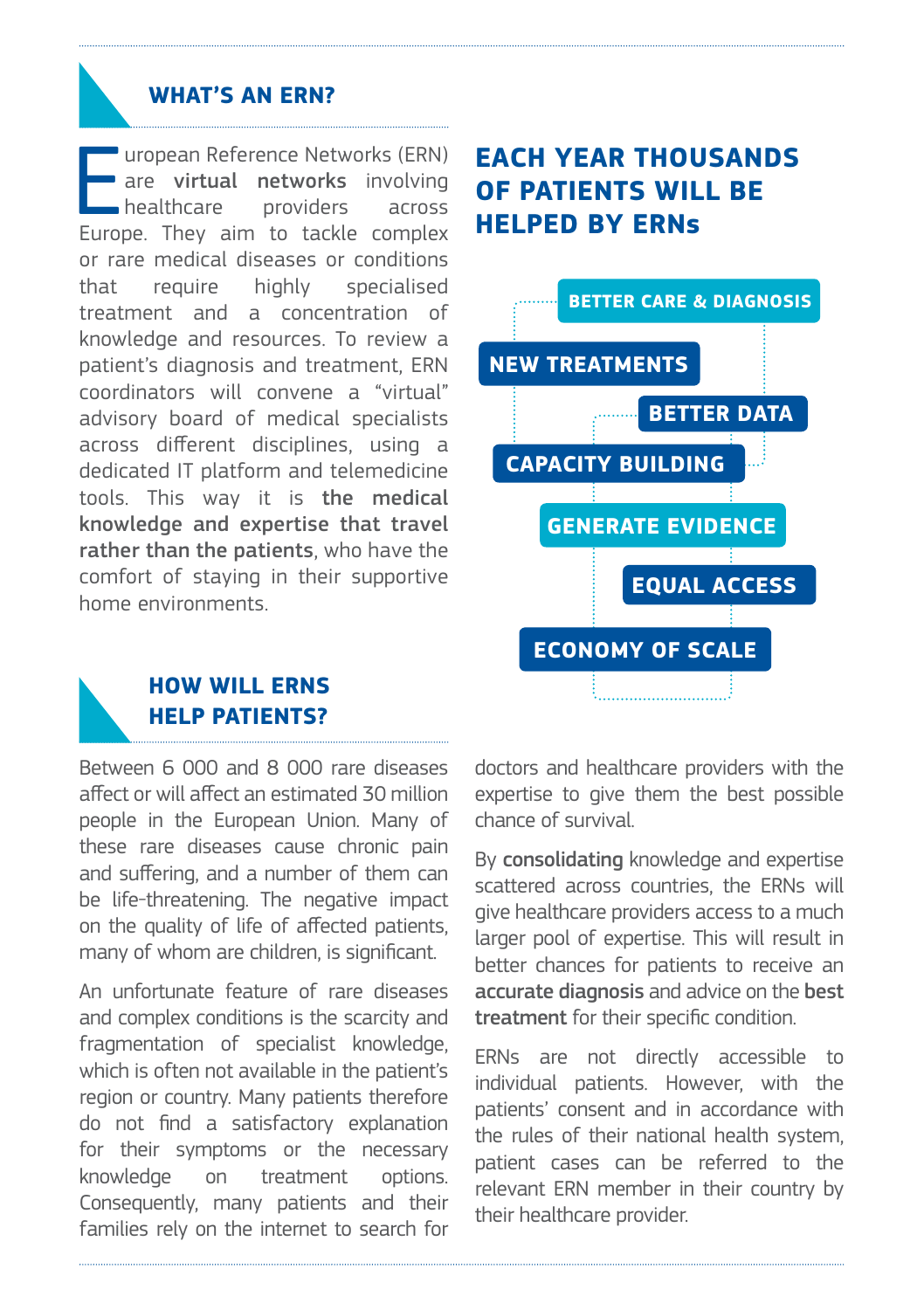#### **EUROPEAN COOPERATION**

Working together with Member States, the medical community and patient organisations, the Commission has taken a leading role to develop this unique ERN model: for the first time in healthcare, a formal structure of voluntary collaboration between healthcare providers across the EU has

been created for the direct benefit of the patient.

The first wave of ERNs already covers the majority of disease groups, including bone disorders, haematological diseases, childhood cancer and immunodeficiency.

*Hearing that your 15-year-old daughter has a disease that is untreatable because her doctors have never seen anything like it and do not know what treatment could help save her life would be a nightmare for any parent.*



> 300 **HOSPITALS**



> 900 **HEALTHCARE UNITS**



**THOUSANDS OF PATIENTS HELPED BY** 2020

### **CROSS-BORDER HEALTHCARE DIRECTIVE**

ERNs are being set up under the 2011 Directive on patients' rights in cross-border healthcare. This Directive also makes it easier for patients to access information on healthcare and thus increase their treatment options.